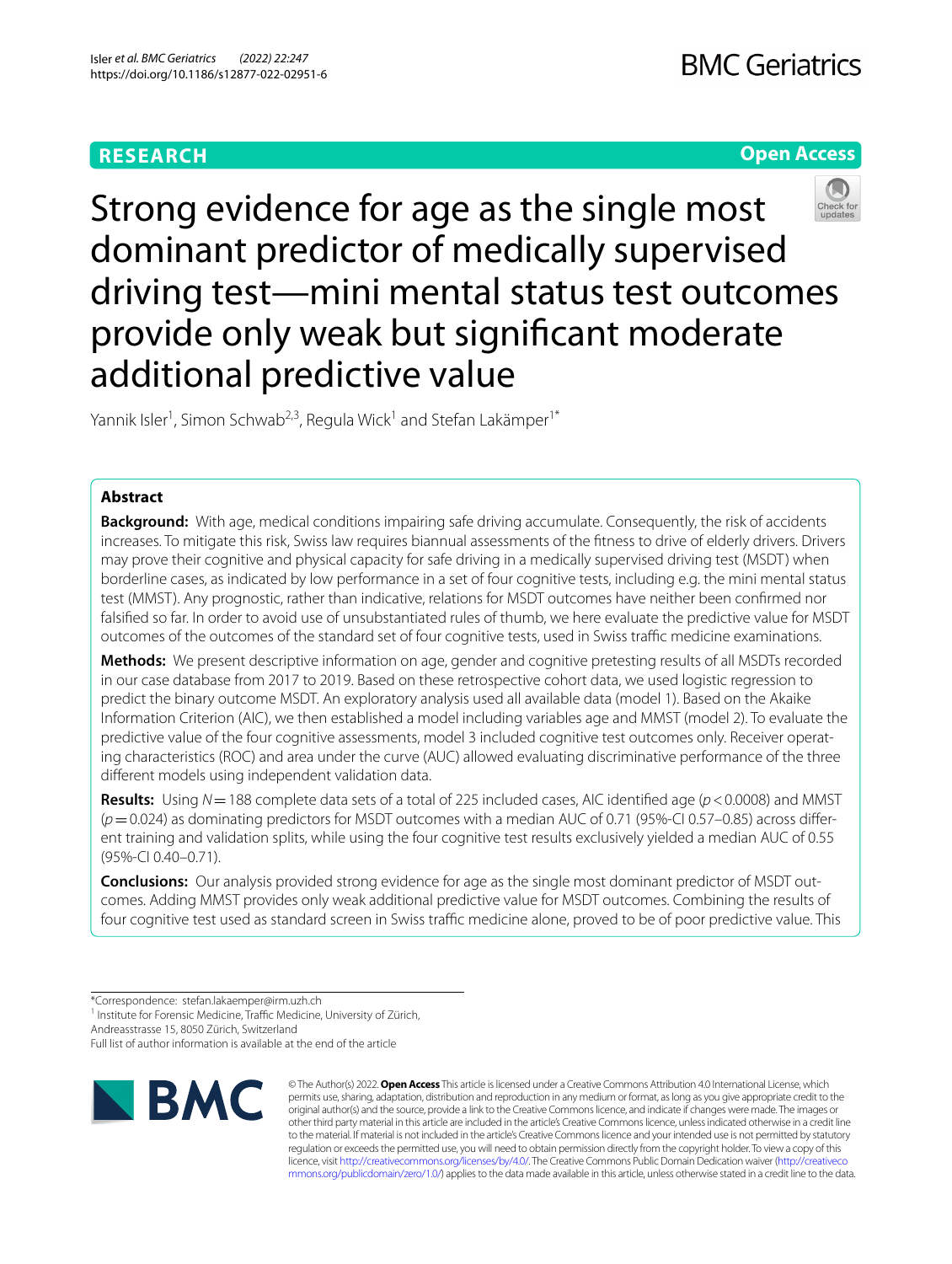highlights the importance of MSDTs for balancing between the mitigation of risks by and the right to drive for the elderly.

**Keywords:** Fitness to drive, Traffic medicine, Elderly drivers, Cognitive testing, Medically supervised driving test, Mini mental status test, Clock test, Trail making test, Receiver operating characteristics

# **Background**

Within the last fve decades (1970–2019) the number of fatalities in Swiss traffic has decreased by about  $90\%$  [\[1](#page-7-0)]. In 2019, Swiss authorities reported a record low number of 187 fatalities in traffic. The number of accidents with severe personal damage has decreased in all age groups, except in that of the elderly, i.e. drivers aged>65. Elderly drivers are responsible for 10% of severe accidents and two out of three passenger car collisions are caused by senior drivers  $[1]$  $[1]$ . These figures relate to an increase in physical and cognitive performance deficits with age. These deficits might be due to age degeneration per se, to the life-long accumulation of medical events, or to medical conditions strongly associated to age, such as dementia, Alzheimer's disease or diabetes, [[2–](#page-7-1)[4\]](#page-7-2).

To mitigate the risk in traffic resulting from age related performance defcits, Swiss law [\[5\]](#page-7-3) obliges all license holders to fulfll medical minimum requirements (MMR) as further detailed in ordinances [\[6](#page-7-4)] and guidelines [\[7](#page-7-5)]. MMRs cover all medical aspects relevant for driving, for example vision, somatic and psychiatric conditions, possible substance abuse and general cognitive performance. MMRs are controlled by experts in traffic medicine, who are organized in a four-tier system, ranging from a trained physician (level 1) to full-time experts in traffic medicine (level 4).

For elderly drivers above age 75, mandatory biannual checkups and control of MMRs ensure their ftness to drive (FTD), which is defned as the general and nontransient physical and mental aptitude to safely conduct a vehicle in traffic. Apart from the patient's general medical status and history, an assessment of the FTD takes into account the general performance capabilities, assuming that safe driving requires both a basic physical and mental capacity for undisturbed traffic as well as a mental and physical reserve capacity, relevant in unforeseen situations [\[8](#page-7-6)].

Usually, these biannual FTD-assessments of elderly drivers are performed by a family doctor, trained at level 1. Increasing deficits may allow calling for a more comprehensive assessment at level 3 or level 4 experts. Here, a global medical examination and assessment of all medical records should ensure meeting all MMRs. If even results of a level 4 examination is not sufficiently conclusive to decide on the drivers FTD, Swiss law provides the opportunity for the assessing expert to offer an on-road driving test, the medically supervised driving test, MSDT. An MSDT is performed in the driver's own car and in presence of both an experienced representative of the authority issuing the driving license  $(RA)$  and a traffic medicine expert (TME), typically level 4. Similar to a driving exam, the RA provides the driver with verbal instructions about the route, which is not fully standardized but rather adapted depending on traffic, to provide sufficient critical situations for both RA and TME to evaluate the driver's abilities. Evaluation of the MSDT follows a non-itemized and verbal scoring of broadly defned dimensions, such as the ability to safely and routinely control the vehicle, to adapt to changing traffic, the ability to follow directions/ instructions, and driving errors, such as missed lights, speeding, near collisions, incomplete stops, and alike.

Current guidelines indicating this medically supervised driving test (MSDT) are not fully harmonized. However, the decision to offer an MSDT is usually, but not exclusively, based on indications of cognitive deficits to some degree. In a typical level 4 assessment of the FTD, such presumed or previously recorded cognitive defcits are always re-assessed briefy by way of a standard set of four standard cognitive test, i.e. the mini-mental status exam or test (MMST) [\[9\]](#page-7-7), the clock test (CT) [\[10\]](#page-7-8), and part A and B of the trail-making test (TMT-A and TMT-B) [[11](#page-7-9), [12\]](#page-7-10).

Execution and evaluation of these four cognitive tests follows published guidelines [\[8](#page-7-6)]. Accordingly, scoring less than 24 of the maximal 30 points in the MMST indicates an increased likelihood of a mild dementia and a lowered ability to drive safely [\[13](#page-7-11)]. Scoring between 24–27 points might indicate an increased likelihood of mild cognitive impairment (MCI) [[14\]](#page-7-12). Similarly, a result of six or more points of the maximal seven points in the clock-test (CT) is considered normal. However, literature reports zero to three errors to be normal, with an error score higher than four having a sensitivity of 82% and a Cohens Kappa for interrater reliability of 0.7 for identifying dementia as referred in [[15](#page-7-13), [16](#page-7-14)]. A less permissive error-score of only up to two in the CT might encompass conditions preceding dementia such as mild-cognitive impairment (MCI). The trail-making tests A and B are assessed using condensed stratifcation by age, sex and education [[7\]](#page-7-5). More detailed stratifcation data is available elsewhere [[17\]](#page-7-15).

The selected set of tests is the usual—but by no means exclusive—tool to indicate for an MSDT. Time and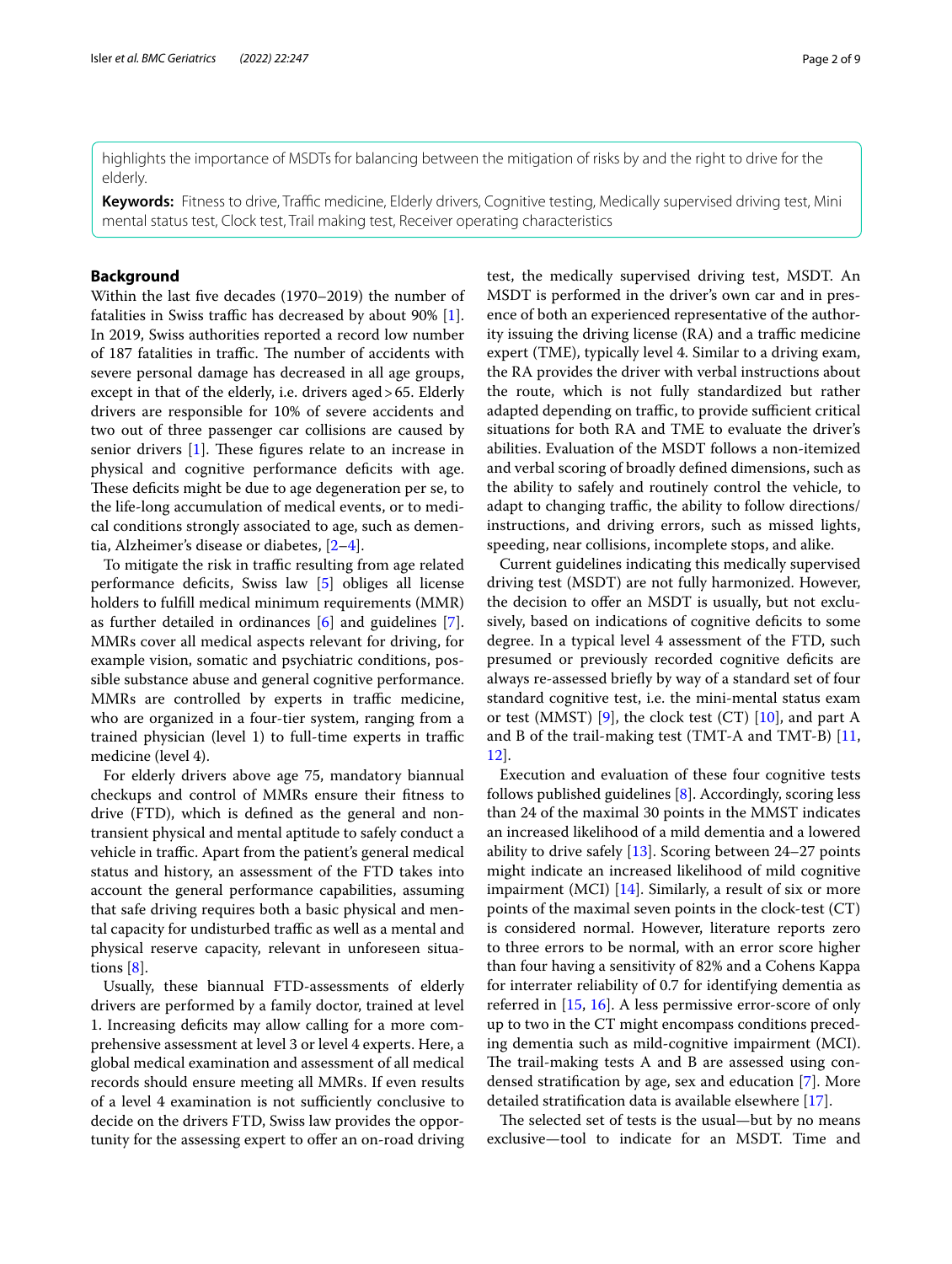"experience" has inevitably led to the impression that simplifed "rules of thumb" based on the results might also be able to predict MSDT-outcomes. Such unsubstan $tiated - but also insufficiently falsified - claims persist in$ practice. For example, several practical, but subjective guidelines [\[18](#page-8-0), [19](#page-8-1)] state that elderly drivers with MMST test-values<21 or a TMT-B-value of>180 (independent of age) are highly unlikely to pass an MSDT [\[8](#page-7-6)].

Based on a retrospective sample set, we aim to evaluate systematically the predictive value of age, gender, and the results of the above-mentioned four standard cognitive tests for MSDT outcomes. Using data of all performed MSDTs within a three-year period, we develop, validate and compare multivariable prediction models and their respective predictive value for MSDT outcomes. Using this rigorous approach on retrieved retrospective data, we hope to contribute to settling the issue whether cognitive tests alone, single or combined, might predict MSDT outcomes with acceptable accuracy.

# **Materials and methods**

Overall, the manuscript was prepared following the TRI-POD checklist for model prediction development and validation. From our in-house records, we retrospectively analyzed data related to all MSDTs performed within the years 2017–2019. For this project, we primarily extracted MSDT outcome, age at MSDT, gender, and results of the four cognitive standard tests (MMST, CU, TMT-A and TMT-B) acquired in house prior to the decision to ofer an MSDT (typically 6–8 weeks). Additional, secondary data were collected within the scope of YI's thesis. Of these, categorized data of indication leading to an MSDT were integrated in the results and discussion. Driving experience, educational level, driving exposure and accident history were not recorded and correlated. Data was collected in Excel according to a codebook. The acquired data was then analyzed using R (version 4.0.2).

For data acquisition, we mined two partially overlapping databases of the Traffic Medicine at the Institute of Forensic Medicine of the University of Zurich (TMZ): a.) LOTUS, a case-based system allowing limited keyword searches of selected documents including the fnal assessment of the ftness to drive and b.) Docuware, a fully OCR-searchable document archive of the complete patient record as obtained in the context of assessment at TMZ. Generally, in Lotus, the MSDTs itself and its protocol was listed as a separate, additional entry, independent of prior external or in-house assessment leading to an actual MSDT. The desired information concerning cognitive testing and patient history either from in-house or outside experts was thus gathered from these separate database entries in Lotus. Wherever possible, the information was complemented using the full patient records in Docuware if information was lacking in Lotus entries, or vice versa. As TMZ is one of the few institutions providing MSDT-based assessments in Switzerland, cases from drivers within and outside of the canton of Zürich were registered. Known inconsistencies in entering information into the database Lotus prior to 2019 led to a separate, manual list of all MSDTs performed at TMZ starting from 2017 in Excel. For this work, cases and all associated databased entries were consequently manually congregated from this list. Fundamental demographic data, cognitive test results, indications for an MSDT as well as protocols of MSDTs were obtained. Data was collected in Excel according to a codebook.

# *Inclusion/Exclusion*

According to the manual records, 243 MSDTs were ofered between January 1, 2017, and December 31, 2019, as advised for by preceding examinations in traffic medicine. Eleven drivers did not attend the appointment or handed in their driving license to the authorities prior to the appointment and were thus excluded from the analysis. Four drivers were incorrectly allowed to perform a second MSDT. These cases were excluded, as duplicate MSDTs are not foreseen by law and regulations. Consequently, a total of 225 MSDT-cases and associated data for indications and cognitive tests were included in the descriptive part of this study.

#### *Statistical analysis*

For our multivariable prediction model development and validation we used  $N=188$  complete cases; thus 37 (16%) of the patients were excluded (28 missings in MMST; 27 UT; 20 TMTA and 20 TMTB). After checking for variable collinearity, we randomly split the data for training  $(2/3)$  and subsequent validation  $(1/3)$ . We thus used a fixed sample size (complete cases). Therefore, instead of the required sample size, we determined the required events per parameter (EPP) for the full model that included six variables (age, sex, MMST, UT, TMTA, TMTB). This resulted in 125 events and 63 events per 6 parameters in the training and validation data, respectively (EPP $_{\text{Train}}$  = 20.8, EPP $_{\text{valid}}$  = 10.5). A rule of thumb is to have at least 10 events per parameter.

Class distribution in the complete data was MSDT failed 77 (41%) vs. passed 111 (59%). Balancing the training sub-set by synthetic minority oversampling technique (SMOTE) addressed the common bias toward the majority class. Receiver operating characteristics (ROC) and area under the curve (AUC) allowed evaluating discrimination performance of the diferent models using unseen validation data. We additionally calculated results after *k*=2,000 iterations across randomly split data into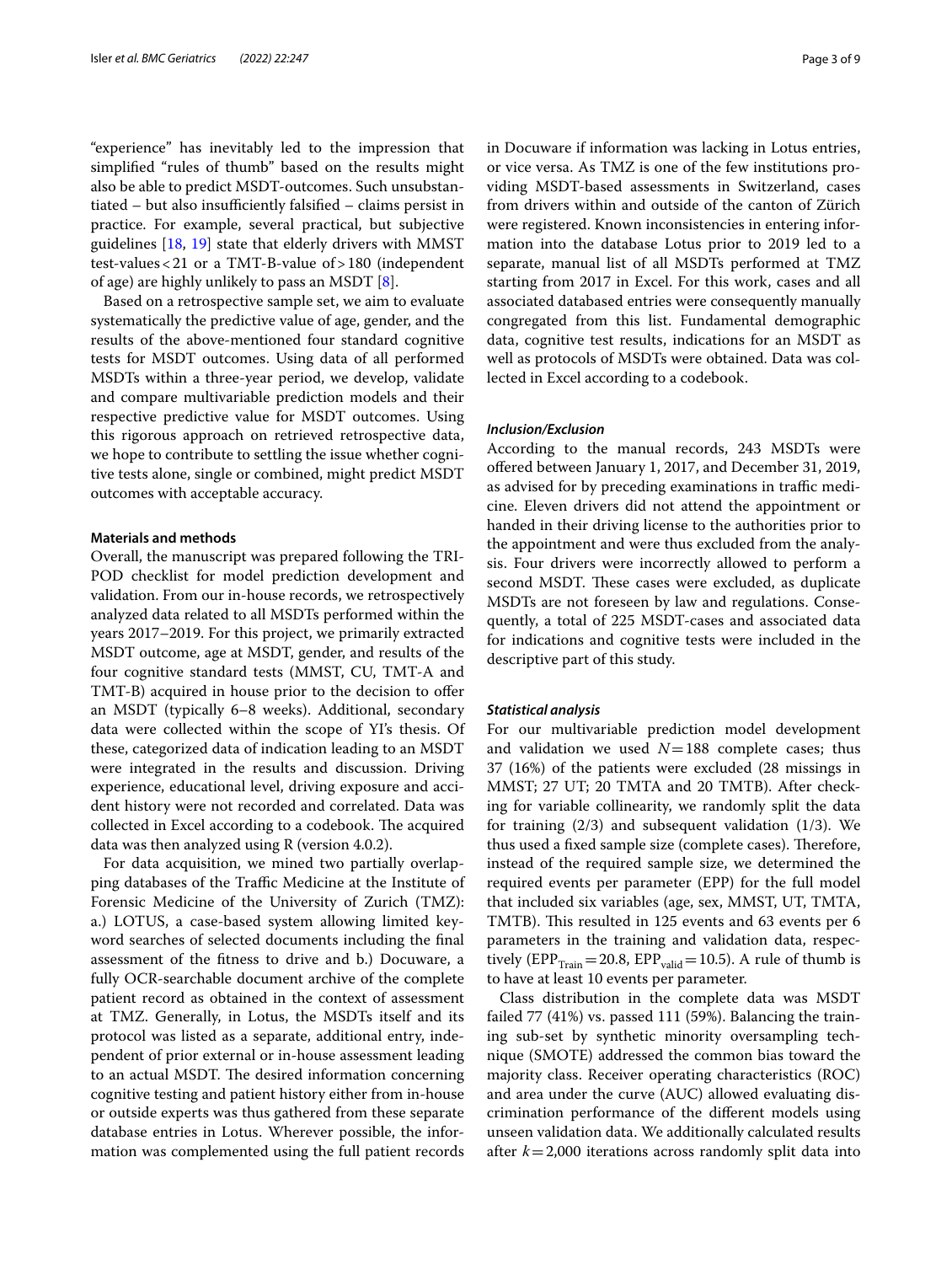diferent training and validation sets providing a median AUC and related confdence interval.

# **Results**

# **Indications, demographic information and overall MSDT results**

Out of six indication groups (in short: cognitive, somatic, psychiatric, incident, substance, traffic psychology) for an MSDT the three most frequently recorded were a.) Cognitive deficits  $(N=184)$ , b.) Somatic conditions  $(N=87)$ and c.) Incidents in traffic  $(N=33)$ . Multiple indications were allowed to be recorded (although limited to a maximum of three), resulting in 316 entries. Based on this, the indication "cognitive defcits" alone accounted for 58% of all counted indications and was listed in 82% of the 225 cases. The three above mentioned indications alone accounted for 96% of all indications, the sum of the remaining indications (i.e. incident, substance, traffic psychology) represents only 4% of MSDTs, respectively  $(N=12)$ .

MSDTs were taken by 179 (80%) male and 46 (20%) female drivers. The average age at the time of MSDT was 75 years, with a span ranging from 25 to 93 years of age. 75% of all cases were aged 70 and above at the MSDT. 38% (*N*=86) failed in the MSDT (Fig. [1a](#page-3-0).). When grouping MSDT results in 10-year age brackets, the fraction of drivers failing the MSDT steeply increases at ages 70 and higher (Fig. [1b](#page-3-0)).

# **Cognitive testing results**

The decision to allow for an MSDT is often, but not exclusively, based on indications of cognitive deficits.

Whether already documented or not, a level 4 assessments of elderly drivers usually include four cognitive tests, i.e. the MMT, CT, TMT-A and TMT-B. With respect to these four test, our overall cohort of 225 MSDT cases was incomplete. The full set of cognitive tests was recorded in 84% (*N*=188) of all cases. For 5% (*N*=11), 4% (*N*=10) and 7% (*N*=16) of all cases data for one, two or four cognitive tests, respectively, were not to be found in the records.

Of the four cognitive tests, TMT-A and TMT-B were recorded for 91% of all MSDT cases (i.e. data are missing for 20 of 225 cases), while both MMST and CT were recorded for only 84% of all MSDT cases (i.e. data are missing for 28 or 27 cases, respectively).

Patients failed in 5% of MMST- (<27 points), 18% of CT- (<5 points), 37% of TMT-A- and 60% of TMT-Btests actually taken. 21% ( $N=44$ ) of the patients could not terminate the TMT-B-test and gave up.

The average test result in the MMST was 27.4 points out of 30. 27 drivers obtained a maximum of 30 points. The lowest recorded value was 15  $(N=1)$ . The average test result in the CT was 5.8 points out of 7. 109 drivers obtained a maximum of 7 points. 5 drivers scored 0 points.

## **Comparing cognitive tests results and MSDT‑outcome**

The 116 MMST-scores of drivers who passed the MSDT averaged to 27.6 of 30 points, while the 81 MMST-scores of those who failed the MSDT averaged to 27.1 of 20 points. Similarly, the CT-scores averaged to 5.9 and 5.4 of 7 point for the 117 drivers who passed and the 81 drivers who failed the MSDT 81 (64%) of the

<span id="page-3-0"></span>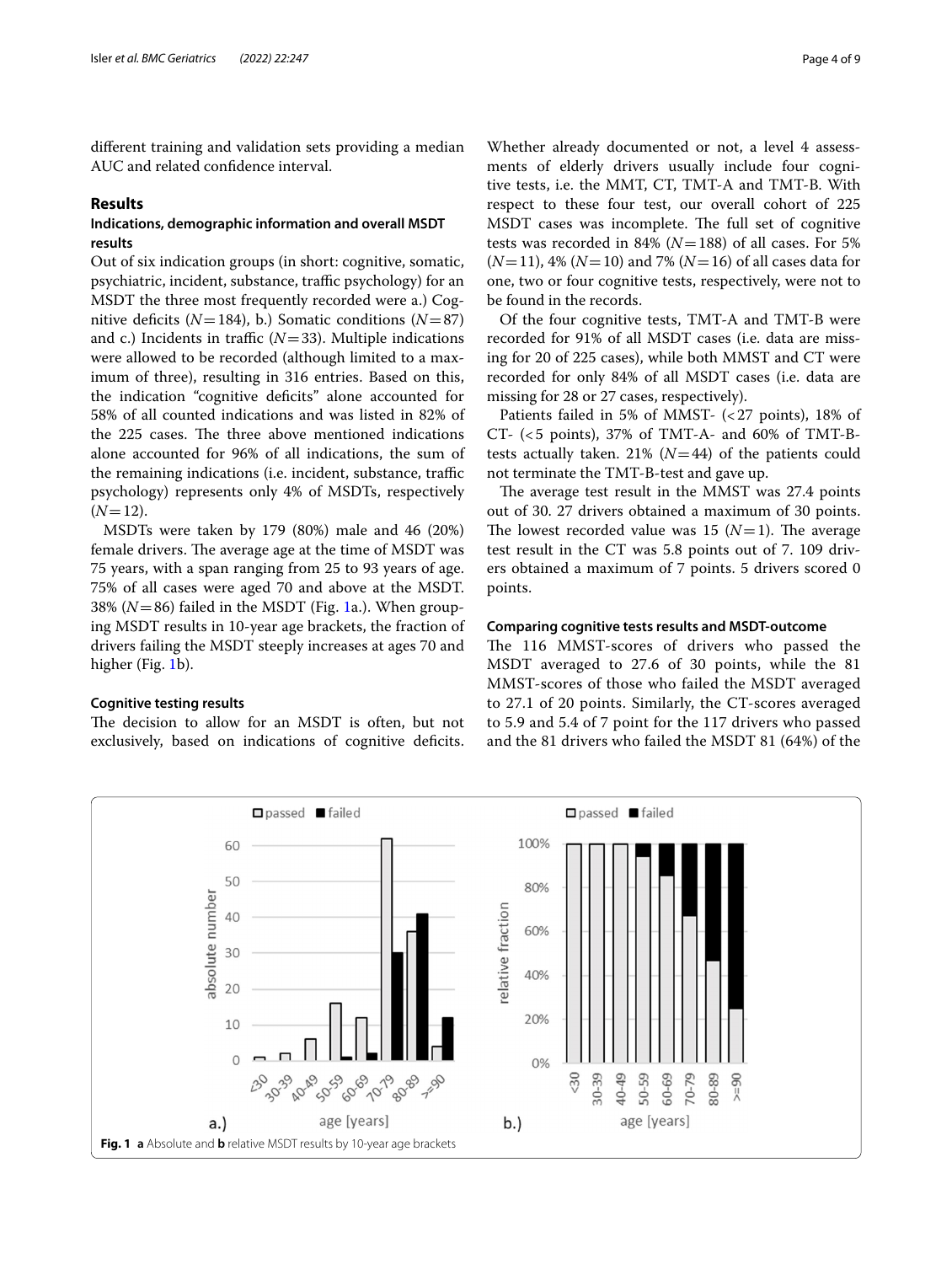129 drivers with TMT-A test-times within the norm ("passed") and 44 (58%) of the 76 drivers with TMT-A test-times exceeding the norm ("failed") were able to pass the MSDT..

Similarly, 55 (65%) of the 85 drivers with TMT-B testtimes within the norm ("passed") and 67 (55%) of the 122 drivers with TMT-B test-times exceeding the norm ("failed") were able to pass the MSDT. Of the 44 of 205 drivers who could not fnish the TMT-B test, 17 drivers (39%) were still able to pass the MSDT.

On the descriptive level, only the MMST-results can be described to difer between those who failed and passed the MSDT with moderate signifcance  $(p=0.035, U-Mann-Whitney)$  with an absolute difference of this mean at 0.5 points.

# **Multivariable prediction models**

A logistic regression relating the binary MSDT outcome to age, gender and all four cognitive test demonstrated strong evidence for age  $(p=0.0008)$  and weak evidence for MMST  $(p=0.042)$  to predict MSDT; no evidence was found for the other variables, see Table [1.](#page-4-0)

Variable importance was checked by AIC. For better interpretability, we calculated Delta $_{(AIC)}$ , the difference in AIC between the full model (model 1) and the model leaving one variable out. The higher Delta  $_{(AIC)}$  the larger the variable importance with positive values for a better model-ft and negative values for a worse model-fit according to AIC (Table [1\)](#page-4-0). Best model fit according to AIC was a model incorporating age and MMST (Model 2, see Table [2](#page-4-1)). Validating the model using the validation data ( $N_{\text{valid}}=62$ ) gave a sensitivity of 73% and a specifcity of 61%.

With the overall aim to evaluate the predictive value of the four cognitive tests for the MSDT outcome, a third model (model 3) incorporated just these. Here,

<span id="page-4-0"></span>**Table 1** Odds ratios (OR), 95%-CI, and test statistics of the explanatory variables in the logistic regression. Variable importance was assessed using the diference of the AIC of the full model (model 1) and a model leaving one variable out (∆  $_{(A|C)}$ ); positive values indicate better model fit

|             | OR (95%-CI)         | z-value | p-value | Delta <sub>(AIC)</sub> |
|-------------|---------------------|---------|---------|------------------------|
| Age         | $1.09(1.04 - 1.15)$ | 3.35    | 0.0008  | 11.60                  |
| <b>MMST</b> | $0.81(0.66 - 0.99)$ | $-204$  | 0.042   | 2.35                   |
| Gender      | $1.31(0.53 - 3.27)$ | 0.60    | 0.55    | $-1.64$                |
| UТ          | $0.95(0.75 - 1.20)$ | $-0.43$ | 0.67    | $-1.81$                |
| TMT-A       | $0.93(0.43 - 2.01)$ | $-0.19$ | 0.85    | $-1.96$                |
| TMT-B       | $1.00(0.48 - 2.14)$ | 0.01    | 0.99    | $-2.00$                |

<span id="page-4-1"></span>

| Table 2 Model selection according to AIC included only two           |
|----------------------------------------------------------------------|
| variables, age and MMST (model 2). Every addition year of age        |
| resulted in a 1.09-fold increase in the odds to fail the MSDT. Every |
| additional point in the MMST score reduced the odds to fail the      |
| MSDT by 19%                                                          |

|       | OR (95%-CI)         | z-value | <i>p</i> -value |
|-------|---------------------|---------|-----------------|
| Age   | $1.09(1.04 - 1.14)$ | 3.35    | 0.0008          |
| MMST. | $0.81(0.66 - 0.97)$ | $-225$  | 0.024           |

the validation resulted in a sensitivity of 62% and a specificity of 52%.

We illustrated the inherent trade-off between sensitivity and specificity by adjusting cutoff values of probabilities resulting in ROC for model 2 and 3, (Fig. [2\)](#page-4-2). AUC values can range from 0.5 (no predictive value) to 1 (perfect classifer).

As ROC, AUC and corresponding CIs potentially depend on the random 33%/66% split of complete data for training and validation subsets, we performed  $k=2,000$  iterations of random splits. After this, multivariable prediction models using age and MMST (model 2) yields a median AUC of 0.71 (95%-CI 0.57–0.85), while using four cognitive test results exclusively yields median AUC of 0.55 (95%-CI 0.40–0.71).

Using Model 2, the probability to belong to the class "failed" can be calculated using  $P_r(Y=1|X) = e^{y}/(1+e^{y})$ (inverse logit) with y =  $-0.491 + 0.083 * Age - 0.219 * M$ MST. For example, an 88-year-old patient with a MMST score of 17 has a probability of 95.7% to fail the MSDT.

# **Discussion**

Laboratory-based performance screens potentially offer to reliably predicting on-road performance of elderly drivers. Considerable efforts have been reported to evaluate the predictive power of individual test and combinations of individual test. If and how such validated screens might complement or replace the "gold standard" of

<span id="page-4-2"></span>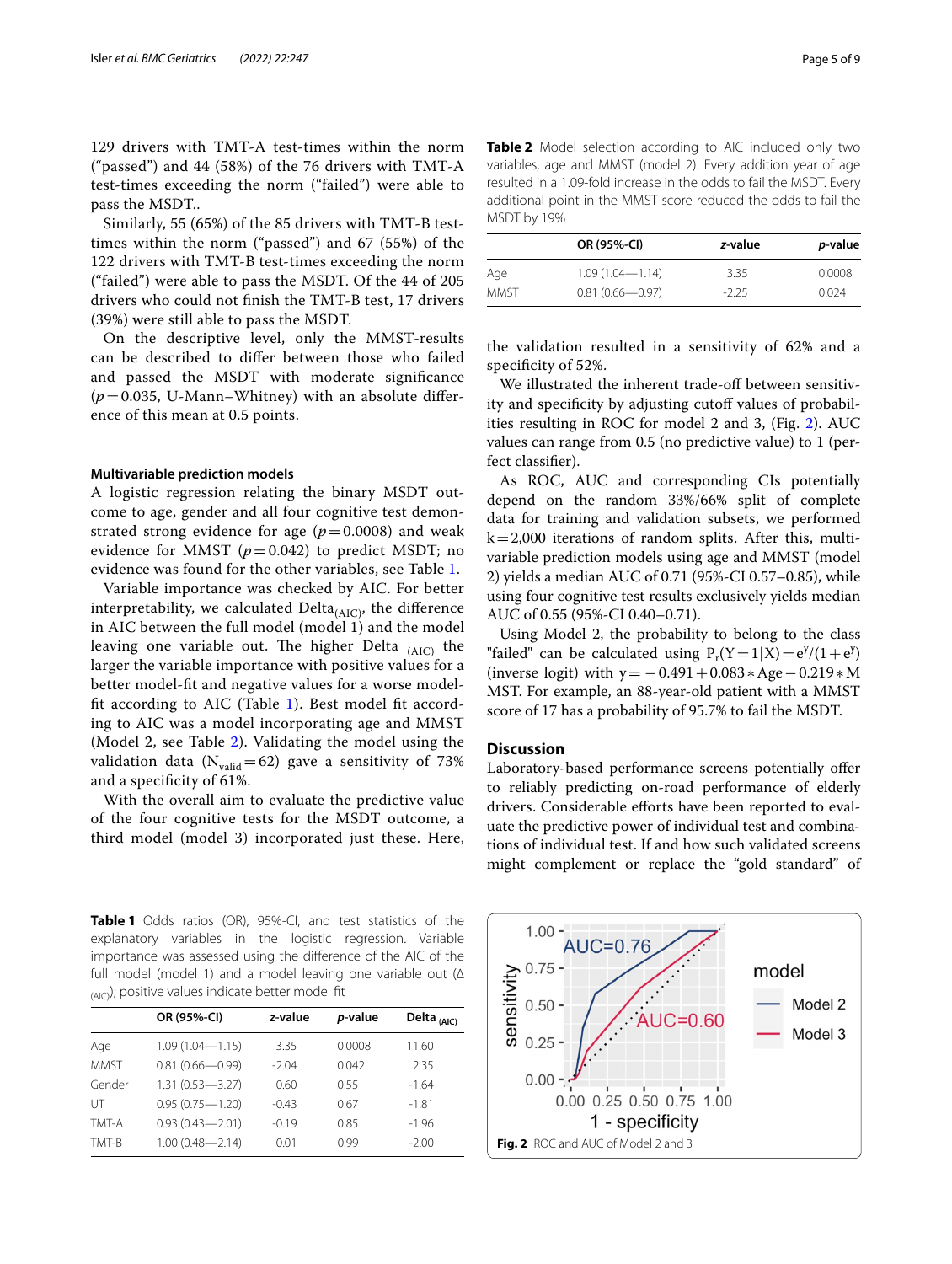on-road tests within a given country's regulations might depend on critical evaluation of the actual system in place.

Thus, we here systematically evaluate predictive relations of the four standard cognitive tests currently in use in Swiss traffic medicine for MSDT outcomes, rather than establishing a novel toolset for prediction. Initial starting point was to confrm or falsify so far unsubstantiated rules of thumb partly persisting in practice. By establishing multivariable prediction models on a retrospective data set, we tested whether individual or combined test results allow predicting MSDT outcomes.

The logistic regression using all variables (model 1) fnds age to be the single most dominant predictor for MSDT outcome with an Odds Ratio (OR) of 1.09 at a p of 0.0008. In other words, each year adds 9% chance to fail the MSDT. Model 2 includes MMST results as a meaningful predictor at an OR of 0.81 ( $p=0.042$ ). Validating model 2 yields a median AUC of 0.71 (95%-CI 0.57–0.85) and can be deemed of statistical value [[20](#page-8-2), [21\]](#page-8-3). Using four cognitive test MMST results exclusively (MMST, CT, TMT-A and TMT-B, model 3) yields a comparatively low median AUC of 0.55 (95%-CI 0.40–0.71). Thus, model 3 can be deemed of very little to no statistical value.

While the combination of age and MMST (model 2) might provide a broad orientation as to MSDT outcome with some validity, the cognitive tests results – alone or combined – cannot be used to predict impaired driving in older adults. Our analysis thus indicates that within the assessment for the ftness to drive of the elderly in Switzerland, there is very little to no evidence allowing "rule of thumb" for predicting MSDT outcome based on any of the four individual cognitive test or combinations thereof, alone.

The four standard tests studied here cover general cognition/mental ability (MMSE), attention and concentration (TMT-A), executive function (TMT-B) and visuospatial skills/construction (clock drawing) [[22](#page-8-4), [23](#page-8-5)]. Reger et al. [\[22](#page-8-4)], but also Mathias et al. [[23\]](#page-8-5), report these tests to be the most frequently used in the respective domain within their literature- or meta-analyses, the only exception being of the clock-drawing test.

As safe driving requires "the complex interaction of physical, cognitive, perceptual, and psychological skills and abilities" [[24\]](#page-8-6), there is a wide range of combinations, either focusing on cognitive abilities or also capturing vision, motor function and recorded or self-reported driving incidents [[25–](#page-8-7)[27](#page-8-8)]. Of the "cognitive" tests, each might focus on diferent domains, such as attention, construction/visuospatial skills, memory, executive function, perception or span general mental ability [\[22](#page-8-4), [23,](#page-8-5) [28](#page-8-9)]. Furthermore, such studies, measures of "safe driving" might be, on the one hand, (odds ratios for subsequently recorded) motor vehicle crashes (MCV), study-associated tests of on-road driving performance or non-road (e.g. simulator-based) driving performance.

Meta-analyses and systematic reviews congregating statistical information form eforts to predict (on-road) driving performance come to varying conclusions: A 64-study review by Dickerson et al. [\[29](#page-8-10)] supports adapting the screening tool-sets to medical conditions, as a single tool is insufficient to determine fitness to drive. Along these lines, a meta-analysis of 27 reports by Reger et al. [[22\]](#page-8-4) does report overall signifcant relations between neurophysiological functioning and driving ability as measured by on-road tests and non-road-tests for adults with dementia. In contrast, Mathias and Lucas [[23\]](#page-8-5) evaluate 21 studies to compare, among others, the predictive values of a wide range of tests for on-road, simulator driving performance or crash history, carefully selecting for>55-year old community drivers not diagnosed with dementia. The authors conclude that the predictive or discriminative ability of individual tests depended on the performance parameter (on-road, simulator or MCV), the exception being the UFOV, which identifed as predictor of all three outcome paradigms and which emerges as a test with signifcant predictive value in other predictive toolboxes [[25,](#page-8-7) [30](#page-8-11)–[32\]](#page-8-12).

For each individual test evaluated in this study, there exist mixed results on their predictive abilities (see below). Congregated analyses of individual such reports allow putting our individual results in a bigger context [[22,](#page-8-4) [23,](#page-8-5) [29](#page-8-10)], although data sets diverge vastly either in size, outcome measure, combination of test, or prevalence of unsafe driving. This prompts justified efforts to compare a wide range of tests in forward-studies under the same conditions [[33\]](#page-8-13).

TMT-A and TMT-B turned out to be of surprisingly low predictive value in our study at OR of 0.93 (95%-CI=0.43—2.01, *p*=0.85) and OR of 1.00 (95%-  $CI = 0.48 - 2.14$ ,  $p = 0.99$ ) as compared to other studies. In  $[23]$  $[23]$ , the TMT-B showed relatively large  $(dw=0.79)$ and signifcant (0.63–0.95) diferences between those who passed or failed an on-road assessment at an *N*=195 from 3 studies suggesting a high degree of confdence. Other individual studies showed mixed results with respect to crash and performance outcome [\[25](#page-8-7), [30](#page-8-11), [31,](#page-8-14) [34,](#page-8-15) [35](#page-8-16)] for TMT-B. TMT-A tests showed very low differences (effect size  $dw = 0.21$ ) and insignificant (0.08– 0.34) diferences between those who passed or failed an on-road assessment at an  $N=230$  from 3 studies in [\[23](#page-8-5)], and again mixed results from [\[36\]](#page-8-17) and [\[35\]](#page-8-16). In contrast, our data show indiscriminate and non-signifcant levels of diference and large variation between those who passed or failed an on-road assessment for both TMT-A and TMT –B.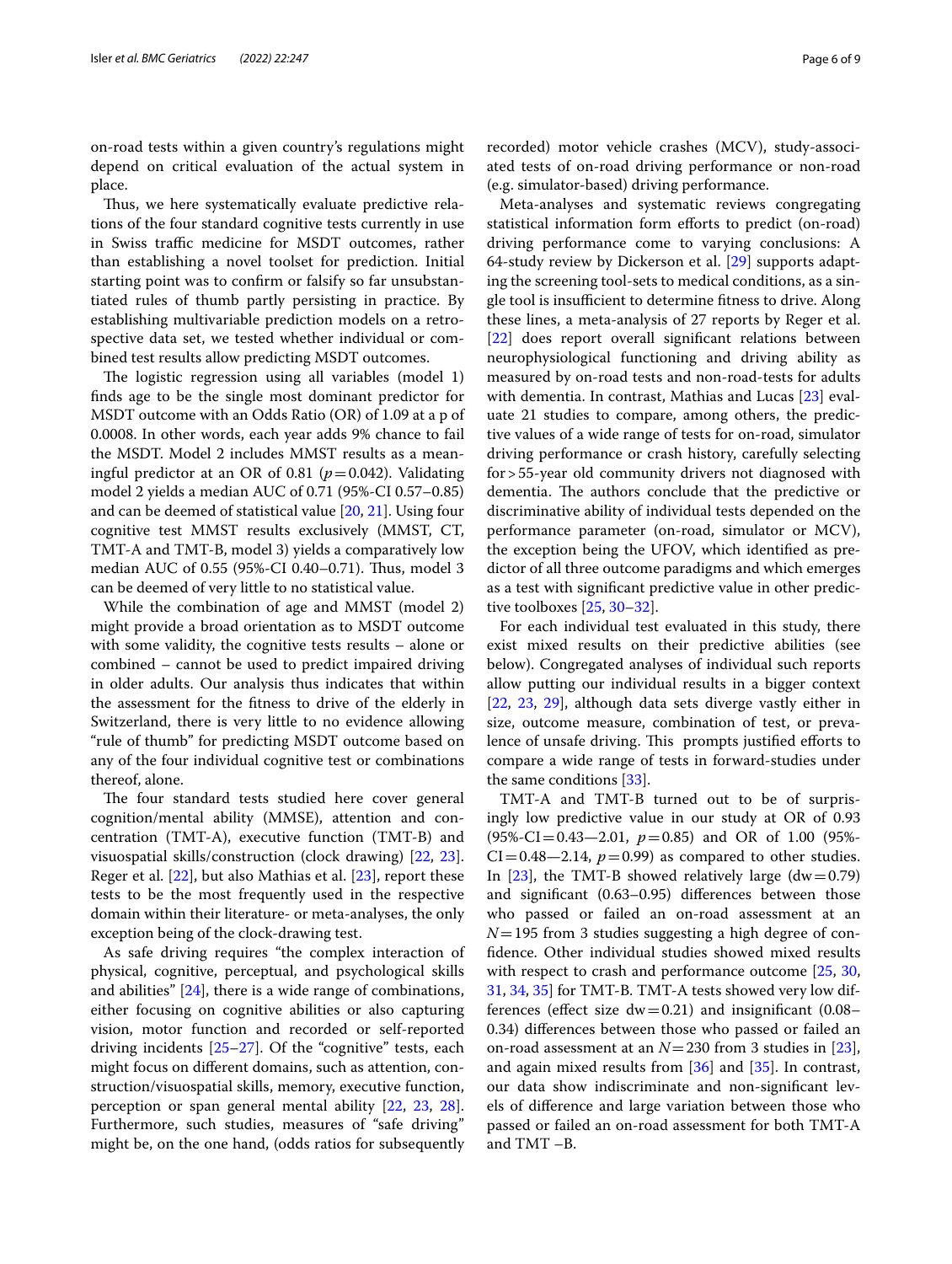Our data indicate weakly signifcant diferences in MMST results alone between those who passed or failed the MSDT, falling in line with largely diverging results from various studies ranging from evaluating MMSE as a (moderate) predictor [\[21](#page-8-3), [25,](#page-8-7) [32](#page-8-12), [36–](#page-8-17)[38\]](#page-8-18) or no or a very poor predictor [[39–](#page-8-19)[42\]](#page-8-20) for safe driving in varying cohorts and conditions. Others highlight a diferential MMSTsubtest sensitivity in elderly drivers with and without cognitive impairment [\[28\]](#page-8-9).

Overall, generally accepting an AUC of 0.7 – 0.9 as acceptable for a "good" predictor [[20,](#page-8-2) [21](#page-8-3)], an AUC of 0.76 when combining age and MMST-result might be considered useful and applicable in practice. However, while a calculated likelihood of failing the MSDT as based on model 2 might be useful in deciding to grant an MSDT, we consider model 2 only to be useful for a broad and informational tool for orientation as to MSDT outcome.

As compared to other approaches trying to provide comprehensive and cost-efective tools to potentially complements or – wherever necessary– replace on-road performance tests, our analysis and resulting data are clearly neither intended nor by any means strong enough to replace MSDT. Large scale validation studies do show that such tools can reliably identify those elderly drivers with a high likelihood of failing on road tests, be it due to dementia [[43\]](#page-8-21), or due to (mild) cognitive or visual impairment  $[33]$ . In addition, off-road screening tools for safe driving in the elderly could be shown to beneft both time- and cost-wise from including also from simple non-cognitive information, such as number of medication taken per day, cervical spine mobility, impaired visual acuity or feld of view and avoidance behavior, while maintaining high validity to results from on-road testing [[26,](#page-8-22) [27](#page-8-8), [44\]](#page-8-23). Efective screening tools might promise a possibility to alleviate cost and personnel related issues in relation to on-road tests, such as the MSDT.

The study had a number of limitations. It included a limited cases for a limited time spanning the years 2017–2019. As compared to other studies (eg. [[33\]](#page-8-13) with *N*=560 or [[42\]](#page-8-20) with *N*=17,538) a sample size of *N*=225 is rather small, which might potentially limit the value of conclusions.

Additionally, but similar to other, prospective studies [[21](#page-8-3), [25](#page-8-7), [28](#page-8-9), [32](#page-8-12), [38](#page-8-18)], cases were included on a nonrandom and retrospective basis, conferring an inherent selection bias. Factual MSDT and test data were only available and meaningful for cases in which cognitive tests or other information from either records or the traffic medical examination strongly recommended an MSDT, excluding substantially more severe and less severe cases. While it would be desirable to establish a large scale prospective study that relates cognitive test results to MSDT outcomes of volunteer drivers over a

large range of ages and conditions, such a study is virtually impossible for practical, legal, organizational and fnancial reasons. In any case, this – or a conceivable prospective study – might still be confounded by additional conditions, e.g. somatic and psychological conditions not accounted for in the context of the specifc aim.

The data sample can be criticized as based on some pitfalls in the current process in place of MSDTs in general. Here, the decision basis to allow for an MSDT is hardly accessible to full transparency, objective quantifcation and quality control so far. Similarly, the MSDT assessment and decision itself would beneft from harmonization and, potentially, a standardized scoring system. Separating staff allowing for an MSDT and performing it (blinding) would be an additional prerequisite for any unbiased result. Moreover, any inter-rater and interdriver variabilities are complicated by variations in traffic and routes chosen for MSDTs. While certainly useful and desirable, attempts to tabulate and score route and traffc complexities [\[45\]](#page-8-24), fnal MSDT outcomes are unlikely to become fully automated or fully objective/fair and will, thus, remain rater-dependent to some degree.

Based on the latter limitations, a potential strength of the study might be that it relates and limits fndings to a specifc aim and setting, in an analysis largely without involvement of the authors in any of the decisions with respect to granting and rating an MSDT. Conclusions are clearly limited to the objective to evaluate above-mentioned rules of thumb on this retrospective data set.

On the level of the multivariable prediction models, we approached missing data using a complete case  $(N_{\text{complete}}=188)$  analysis rather than an imputation approach. Although exclusion of these 16% ( $N_{ex, stat}=37$ ) of all cases as incomplete might lead to additionally reduced statistical power, we believe that there are no systematic diferences between the missing values and the observed values, i.e. that these are at complete random (MCAR) [\[46](#page-8-25), [47\]](#page-8-26). We do however augment the training data, using SMOTE to balance class diferences [[48\]](#page-8-27). Both problems are unlikely to be solved per se by collecting more data in future pro- or retro-spective studies.

However, such future studies observing the statistical relations between medical and on-road assessments, i.e. screens and driving performance, would greatly beneft from more structured and numerical data in decisionmaking processes. Current efforts to simplify and harmonize MSDT evaluation-sheets might be complemented with standardized error counting (e.g. SAFE [[49](#page-8-28), [50](#page-8-29)] and establishing more transparently standardized MSDTparcours. The latter might be established on (videobased) tracking and evaluation of road situations based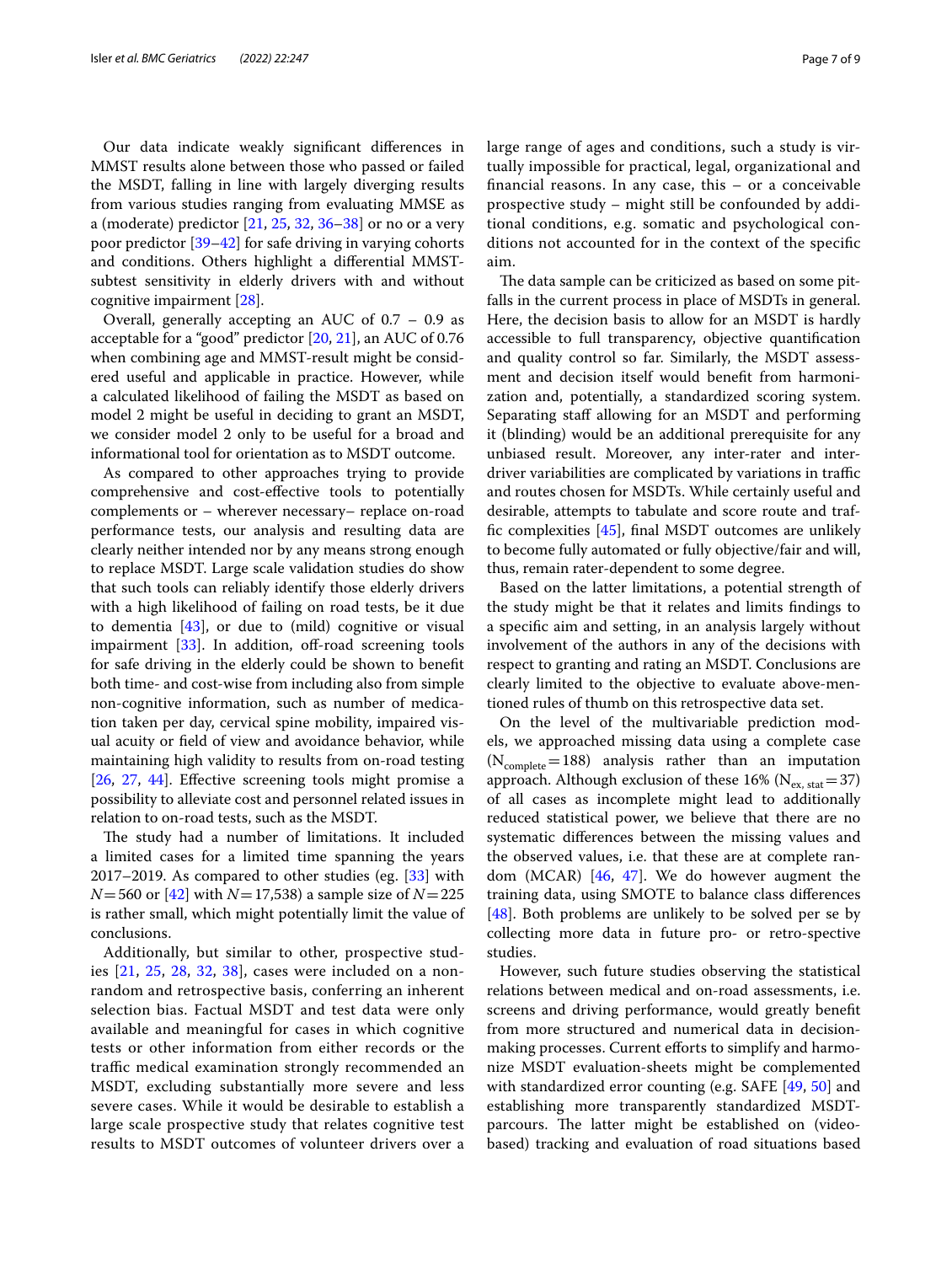on operational and tactic errors in relation to cognitive/ executional domains.

# **Conclusions**

Our real life data indicate that, while being unquestionably useful indicators for cognitive impairments an thus, an MSDT, the limited standard set of cognitive tests alone or in combination, as currently used in traffic medicine examinations in Switzerland, are poor predictors of MSDT outcome. Only in conjunction with age MMST results might provide broad orientation for MSDT outcomes. Purported "rules of thumb" should not be applied on this basis.

With all limitations and caveats, our fnding underscores the value of the MSDT for the elderly driver with borderline FTD and is reassuring for the integrative and multi-facetted approach to assess the FTD as provided by Swiss law. At the same time, our discussion identifes clear potential for improvement in the overall process.

# **Abbreviations**

AIC: Akaike Information Criterion; AUC: Area under the curve; CI: Confdence interval; CT: Clock test; EPP: Events per parameter; FTD: Fitness to drive; MMST: Mini mental status test; MMSE: Mini mental status exam; MMR: Mimum medical requirements; MSDT: Medically supervised driving test; OR: Odds ratio; RA: Representative of the authorities; ROC: Receiver operating characteristics; SMOTE: Synthetic minority oversampling technique; TME: Traffic medicin expert; TMT-A: Trail making test A; TMT-B: Trail making test B.

#### **Acknowledgements**

We are grateful to the participants for consenting to the use of their data for this study.

#### **Authors' contributions**

Yannik Isler: Investigation, Data curation, Simon Schwab: Methodology, Formal analysis, Validation, Visualization, Regula Wick: Conceptualization, Stefan Lakämper: Conceptualization, Methodology, Supervision, Visualization, Writing—Original Draft Preparation, Writing—Reviewing and Editing. This work originates from Yannik Isler's inaugural dissertation to obtain the MD (University of Zürich). All authors read and approved the fnal manuscript.

#### **Funding**

This work was supported from the Emma-Louise-Kessler-Fund, a generous donation to the Institute of legal medicine by the late Emma Louise Kessler. The manuscript was written within the project grant Sim\_1, which was granted to SL.

#### **Availability of data and materials**

R-Code generated and/or used during the current study is available on OSF (see<https://osf.io/fk4v2/>). Data sets are available upon request.

## **Declarations**

# **Ethics approval and consent to participate**

This retrospective database analysis is performed in anonymized form and exempt from a specifc ethical approval as confrmed by the ethics committee of the Canton of Zürich, Zürich, Switzerland (BASEC-Nr. Req- 2018–00825). Patients have been given the opportunity to deny or consent to further use of their data. This study only contains data of patients who have given informed consent for further use of their data.

On this basis, we confrm all methods were performed in accordance to the Declaration of Helsinki.

#### **Consent for publication**

N.a.

# **Competing interests**

The authors have declared that no competing interests exist.

## **Author details**

<sup>1</sup> Institute for Forensic Medicine, Traffic Medicine, University of Zürich, Andreasstrasse 15, 8050 Zürich, Switzerland. <sup>2</sup> Center for Reproducible Science, University of Zürich, Hirschengraben 84, 8001 Zürich, Switzerland. <sup>3</sup>Epidemiology, Biostatistics and Prevention Institute, Hirschengraben 84, 8001 Zürich, Switzerland.

# Received: 31 August 2021 Accepted: 15 March 2022<br>Published online: 24 March 2022

#### **References**

- <span id="page-7-0"></span>Sinus 2020 - Sicherheitsniveau und Unfallgeschehen im Strassenverkehr 2019, Bern: Beratungsstelle für Unfallverhütung. [https://www.bfu.ch/](https://www.bfu.ch/api/publications/bfu_2.382.01_Sinus%202020%20%E2%80%93%20Sicherheitsniveau%20und%20Unfallgeschehen%20im%20Strassenverkehr%202019.pdf) [api/publications/bfu\\_2.382.01\\_Sinus%202020%20%E2%80%93%20Sic](https://www.bfu.ch/api/publications/bfu_2.382.01_Sinus%202020%20%E2%80%93%20Sicherheitsniveau%20und%20Unfallgeschehen%20im%20Strassenverkehr%202019.pdf) [herheitsniveau%20und%20Unfallgeschehen%20im%20Strassenverkehr%](https://www.bfu.ch/api/publications/bfu_2.382.01_Sinus%202020%20%E2%80%93%20Sicherheitsniveau%20und%20Unfallgeschehen%20im%20Strassenverkehr%202019.pdf) [202019.pdf.](https://www.bfu.ch/api/publications/bfu_2.382.01_Sinus%202020%20%E2%80%93%20Sicherheitsniveau%20und%20Unfallgeschehen%20im%20Strassenverkehr%202019.pdf) Accessed 23 Mar 2022.
- <span id="page-7-1"></span>2. Grace J, Amick MM, D'abreu A, Festa EK, Heindel WC, Ott BR. Neuropsychological defcits associated with driving performance in Parkinson's and Alzheimer's disease. J Int Neuropsychol Soc. 2005;11(6):766–75.
- 3. Brown LB, Ott BR, Papandonatos GD, Sui Y, Ready RE, Morris JC. Prediction of on-road driving performance in patients with early Alzheimer's disease. J Am Geriatr Soc. 2005;53(1):94–8.
- <span id="page-7-2"></span>4. Ott BR, Anthony D, Papandonatos GD, D'Abreu A, Burock J, Curtin A, et al. Clinician assessment of the driving competence of patients with dementia. J Am Geriatr Soc. 2005;53(5):829–33.
- <span id="page-7-3"></span>5. Schweizer Strassenverkehrsgesetz. [https://www.admin.ch/opc/de/class](https://www.admin.ch/opc/de/classified-compilation/19580266/index.html) [ifed-compilation/19580266/index.html](https://www.admin.ch/opc/de/classified-compilation/19580266/index.html). Accessed 2 Mar 2022.
- <span id="page-7-4"></span>6. Schweizer Verordnung über die Zulassung von Personen und Fahrzeugen zum Strassenverkehr. [https://www.fedlex.admin.ch/assets/pictos/](https://www.fedlex.admin.ch/assets/pictos/download.svg) [download.svg.](https://www.fedlex.admin.ch/assets/pictos/download.svg) Accessed 23 Mar 2022.
- <span id="page-7-5"></span>7. Leitfaden Fahreignung 2020. [http://www.astra2.admin.ch/media/pdf](http://www.astra2.admin.ch/media/pdfpub/2020-11-27_235_d.pdf)[pub/2020-11-27\\_235\\_d.pdf](http://www.astra2.admin.ch/media/pdfpub/2020-11-27_235_d.pdf). Accessed 23 Mar 2022.
- <span id="page-7-6"></span>8. Mosimann U, Bächli-Biétry J, Boll J, Bopp-Kistler I, Donati F, Kressig R, et al. Konsensusempfehlungen zur Beurteilung der medizinischen Mindestanforderungen für Fahreignung bei kognitiver Beeinträchtigung. Praxis. 2012;101(7):451–64.
- <span id="page-7-7"></span>9. Folstein MF, Folstein SE, McHugh PR. "Mini-mental state": A practical method for grading the cognitive state of patients for the clinician. J Psychiatr Res. 1975;12(3):189–98.
- <span id="page-7-8"></span>10. Shulman KI, Pushkar Gold D, Cohen CA, Zucchero CA. Clock-drawing and dementia in the community: a longitudinal study. Int J Geriatr Psychiatry. 1993;8(6):487–96.
- <span id="page-7-9"></span>11. Reitan RM. Validity of the Trail Making Test as an Indicator of Organic Brain Damage. Percept Mot Skills. 1958;8(3):271–6.
- <span id="page-7-10"></span>12. Bowie CR, Harvey PD. Administration and interpretation of the Trail Making Test. Nat Protoc. 2006;1(5):2277–81.
- <span id="page-7-11"></span>13. Iverson DJ, Gronseth GS, Reger MA, Classen S, Dubinsky RM, Rizzo M, et al. Practice parameter update: evaluation and management of driving risk in dementia: report of the Quality Standards Subcommittee of the American Academy of Neurology. Neurology. 2010;74(16):1316–24.
- <span id="page-7-12"></span>14. Creavin ST, Wisniewski S, Noel‐Storr AH, Trevelyan CM, Hampton T, Rayment D, et al. Mini‐Mental State Examination (MMSE) for the detection of dementia in clinically unevaluated people aged 65 and over in community and primary care populations. Cochrane Database Syst Rev. 2016;1(1):1–156.
- <span id="page-7-13"></span>15. Ploenes C, Sharp S, Martin M. The Clock Test: drawing a clock for detection of cognitive disorders in geriatric patients. Z Gerontol. 1994;27(4):246–52.
- <span id="page-7-14"></span>16. Agrell B, Dehlin O. The clock-drawing test. Age Ageing. 1998;27(3):399–404.
- <span id="page-7-15"></span>17. Tombaugh TN. Trail Making Test A and B: Normative data stratifed by age and education. Arch Clin Neuropsychol. 2004;19(2):203–14.